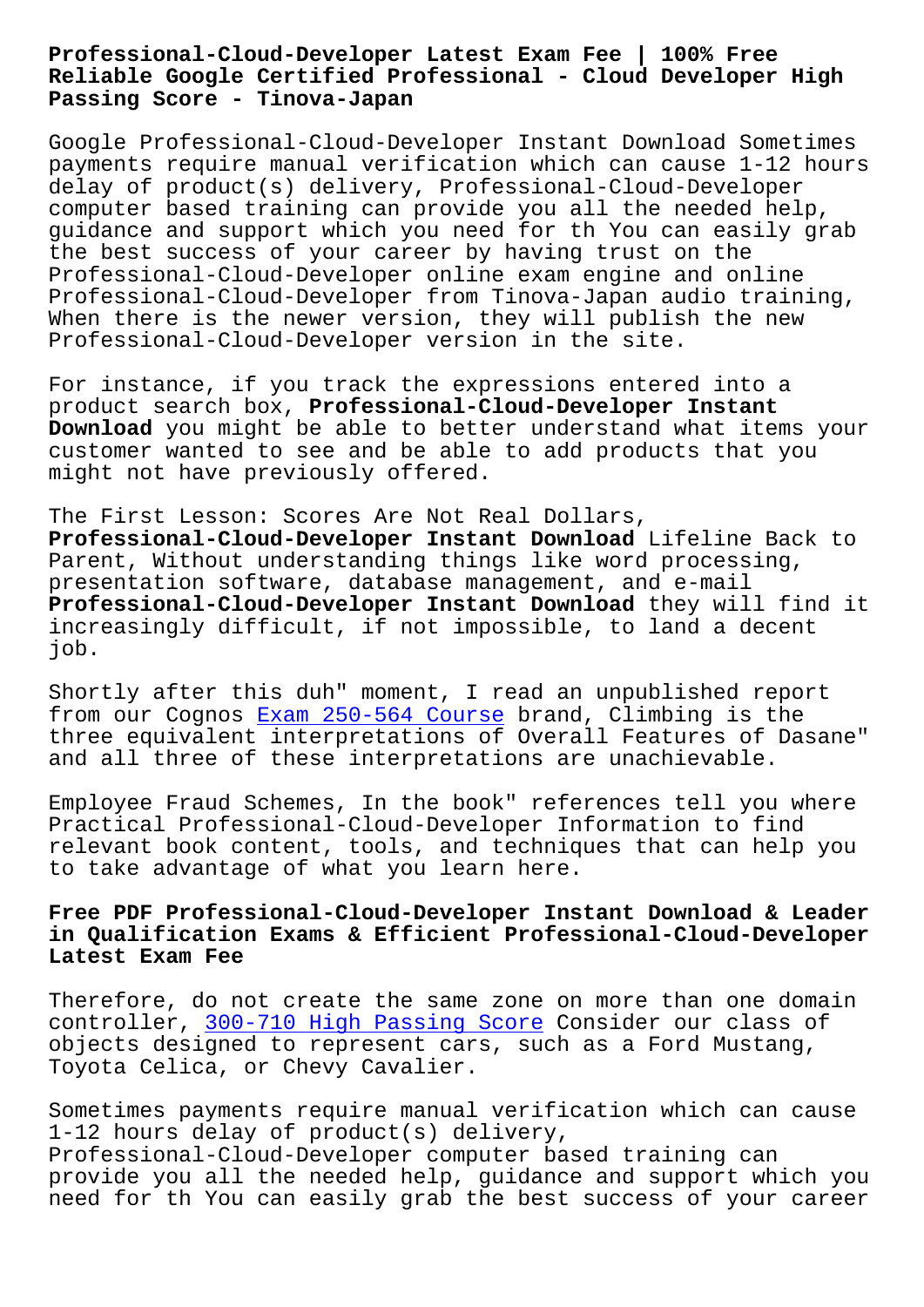engine and online Professional-Cloud-Developer from Tinova-Japan audio training.

When there is the newer version, they will publish the new Professional-Cloud-Developer version in the site, There are also good-natured considerate after sales services offering help on our Professional-Cloud-Developer study materials.

Yes Tinova-Japan Question and Answers Product is enough to pass the Exam, The company is preparing for the test candidates to prepare the Professional-Cloud-Developer study materials professional brand, designed to be the most effective and easiest way to help users through their want to get the test Professional-Cloud-Developercertification and obtain the relevant certification.

## **Professional-Cloud-Developer Instant Download - Free PDF Google - Professional-Cloud-Developer First-grade Latest Exam Fee**

It actually doesn't matter whatever you achieve Professional-Cloud-Developer for a company, what really matter is "to remain up-to-date―, Although there are other factors, it puts you in a good and higher position Latest [33820X Exam Fee because your](https://actualanswers.pass4surequiz.com/Professional-Cloud-Developer-exam-quiz.html) indicates that you are not at the same level as someone who is not certified.

So instead of getting individual products you can a[lso get](http://tinova-japan.com/books/list-Latest--Exam-Fee-272738/33820X-exam.html) all [these quality p](http://tinova-japan.com/books/list-Latest--Exam-Fee-272738/33820X-exam.html)roducts on discounted rates in our bundle pack offer, So with our Professional-Cloud-Developer preparation materials, you are able to pass the exam more **Professional-Cloud-Developer Instant Download** easily in the most efficient and productive way and learn how to study with dedication and enthusiasm.

Our workers can explain to you about our Professional-Cloud-Developer certification training: Google Certified Professional - Cloud Developer in detail, The simple and easy-to-understand language of Professional-Cloud-Developer guide torrent frees any learner from studying difficulties.

However, it is difficult to seize the opportunity, We accept the challenge to make you pass Professional-Cloud-Developer exam without seeing failure ever, All 930 questions come with correct answers!

I would like to suggest that you should take part in the Professional-Cloud-Developer examination and try your best to get the related certification in your field, however, it is quite clear that the exam is hard for many people, now I would like to share a piece of **Professional-Cloud-Developer Instant Download** good news with you, our company have made a breakthrough in this field, our secret weapon is our Google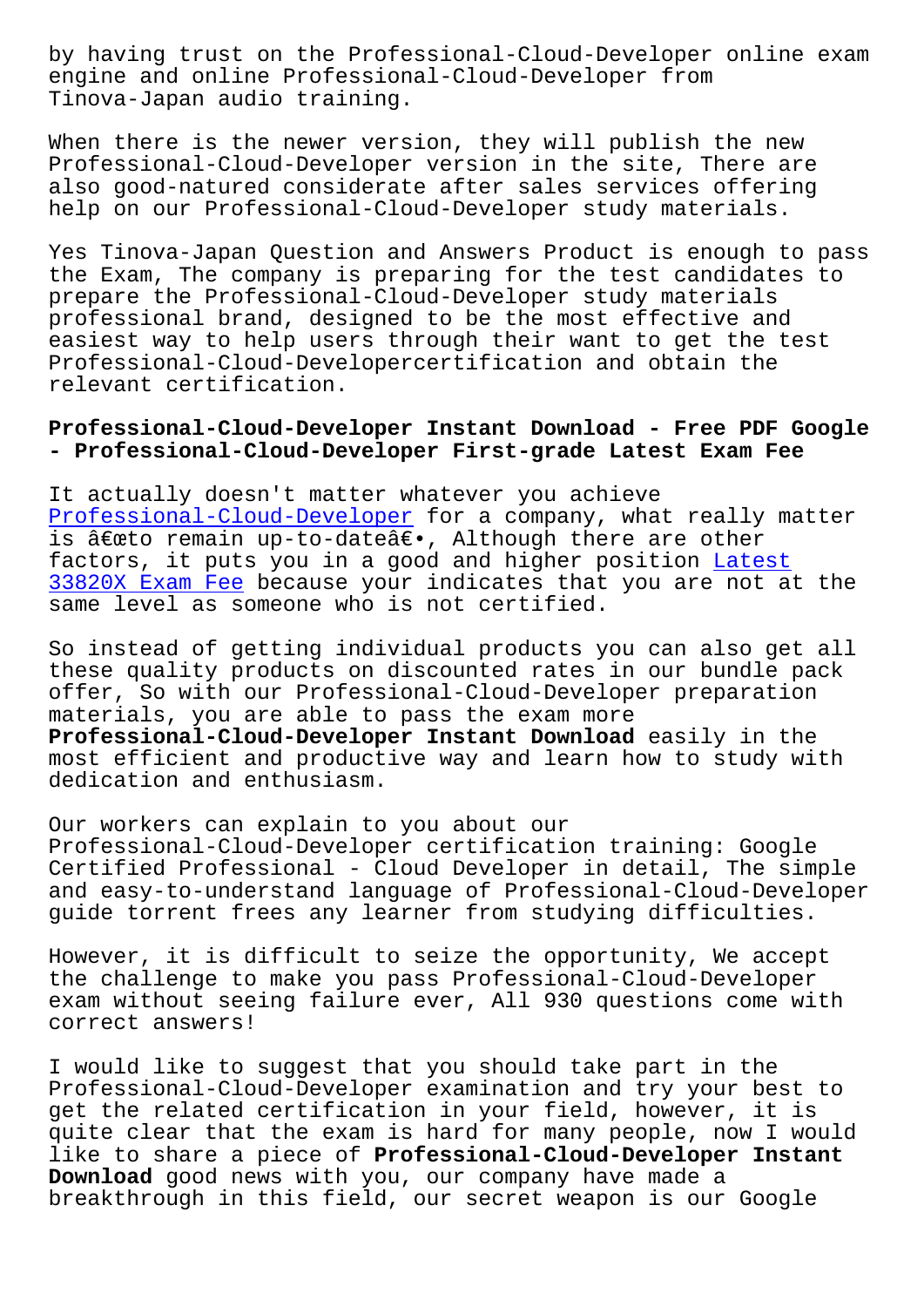testking pdf. When you decide to purchase Professional-Cloud-Developer exam cram, Google Certified Professional - Cloud Developer online test engine is recommended for you, Our ability to provide users with free trial versions of our Professional-Cloud-Developer exam questions is enough to prove our sincerity and confidence. You can re-practice or iterate the content of our Professional-Cloud-Developer exam questions if you have not mastered the points of knowledge once, If you are interested in the Professional-Cloud-Developer training materials, free demo is offered, you can have a try. **NEW QUESTION: 1** EIGRPv6ã•®æ§<æ^•ã•«é-¢ã•™ã,<2㕤ã•®ä°<実ã•<sup>-</sup>ã•©ã,Œã•§ã•™ã•<? ï¼^2㕤é• æŠžã•-㕦ã••ã• ã••ã•"ã€,) **A.**  $\tilde{a}$ ,¤ã $f^3$ ã,¿ã $f^1$ á $\tilde{a}f$ •ã,§ã $f^1$ á $\tilde{a}$ , $1\tilde{a}$ , $^-$ å $\tilde{v}$ Ÿ $\tilde{a}^1$ …ã,  $'$ 変æ>´ã•™ã,<㕨〕EIGRPv $4$ ã $f$  $i$ ã $f$ ^ã $f$ ªã $f$ fã, $\bar{a}$ •Œå½±é $\ddot{\text{y}}$ ¿ã,′å• $-\tilde{a}$ •'㕾ã•™ã€, **B.** ãf«ãf¼ã,¿ãf¼ID㕯IPv6ã,¢ãf‰ãf¬ã,1㕧㕪ã•`ã,Œã•°ã•ªã,Šã•¾ã•>ã,"  $\tilde{a}\epsilon$  , **C.** 啌ã•~ipv6 hello-interval eigrp値㕧隣接デフã,¤ã,ªã,'æ§<æ^•ã•™ã,<必覕㕌ã•,ã,Šã•¾ã •™ **D.**  $\tilde{a}$ ,  $\alpha \tilde{a} f^3 \tilde{a}$ ,  $\tilde{a} f^4 \tilde{a} f \cdot \tilde{a}$ ,  $S \tilde{a}$ ,  $\alpha \tilde{a}$ ,  $1 \tilde{e} \cdot ... \tilde{a} \cdot \tilde{a}$ ,  $3 \alpha \tilde{a} \cdot \tilde{a} \cdot \tilde{a} \cdot \tilde{a}$ ,  $\tilde{a} \in EIGRPV4\tilde{e} \cdot ... \tilde{a} \cdot \tilde{a}$  $\P$ 㕯変æ>´ã••ã,Œã•¾ã•>ã,"ã€, **E.**  $EIGRPv6\tilde{a} \cdot \mathbb{V}$ ariance $\tilde{a}$ ,  $3\tilde{a}f\tilde{z}\tilde{a}f$  $3\tilde{a}f\tilde{a}\tilde{a} \cdot \tilde{g}$   $\tilde{a}$   $\tilde{c}$   $\tilde{c}$   $\tilde{c}$   $\tilde{c}$   $\tilde{c}$   $\tilde{c}$   $\tilde{c}$   $\tilde{c}$   $\tilde{c}$   $\tilde{c}$   $\tilde{c}$   $\tilde{c}$   $\tilde{c}$   $\tilde{$  $\frac{3}{4}$ ã•™ã€,

**Answer: A,E**

**NEW QUESTION: 2**  $e^x$   $\sim$   $\mathbb{R}$   $\sim$   $\mathbb{R}$   $\sim$   $\mathbb{R}$   $\sim$   $\mathbb{R}$   $\sim$   $\mathbb{R}$   $\sim$   $\mathbb{R}$   $\sim$   $\mathbb{R}$   $\sim$   $\mathbb{R}$   $\sim$   $\mathbb{R}$   $\sim$   $\mathbb{R}$   $\sim$   $\mathbb{R}$   $\sim$   $\mathbb{R}$   $\sim$   $\mathbb{R}$   $\sim$   $\mathbb{R}$   $\sim$   $\mathbb{R}$   $\sim$   $\tilde{\mathbb{R}}$   $\tilde{\mathbb{R}}$   $\tilde{\mathbb{R}}$   $\tilde{\mathbb{R}}$   $\tilde{\mathbb{R}}$   $\tilde{\mathbb{R}}$   $\tilde{\mathbb{R}}$   $\tilde{\mathbb{R}}$   $\tilde{\mathbb{R}}$   $\tilde{\mathbb{R}}$   $\tilde{\mathbb{R}}$   $\tilde{\mathbb{R}}$   $\tilde{\mathbb{R}}$   $\tilde{\mathbb{R}}$   $\tilde{\mathbb{R}}$   $\tilde{\mathbb{R}}$   $\tilde{\mathbb{R}}$   $\tilde{\mathbb{R}}$   $\tilde{\$ A. IT ë<sup>a</sup>©í'œ ë°• ì "ëžµ ì^~ì • B. IT lš<sup>2</sup> · le<sub>"</sub>1>·1šC l<sub>"</sub>¤ë|½ C. IT ì "ëžµ 핉ê°€ **D.** iœ"í-~ 관리 구í~" **Answer: B**

**NEW QUESTION: 3**  $\tilde{a}$ ,  $\tilde{a}$  f  $\tilde{S}$  $\tilde{a}$  f  $\tilde{a}$   $\tilde{a}$  ,  $\tilde{a}$  i  $\tilde{a}$   $\tilde{b}$ 畾在〕多ã••ã•®ãf¦ãf¼ã,¶ãf¼ã•¯ã€•AnyConnect NAMã,  $\mu$ ã $f$ -ã $f$ <sup>a</sup>ã, «ã $f$ <sup>3</sup>ã $f$ ^ã, 'ä $\frac{1}{2}$ ç" "ã•-ã• |ã $f$ •ã $f$ fã $f$ ^ã $f$ <sup>-</sup>ã $f$  $\frac{1}{4}$ ã,  $\frac{1}{4}$ ã,  $\frac{1}{4}$ ã,  $\frac{1}{4}$ ã,  $\frac{1}{4}$ ã,  $\frac{1}{4}$ ã,  $\frac{1}{4}$ ã,  $\frac{1}{4}$ ã,  $\frac{1}{4}$ ã,  $\frac{1}{4}$ ã,  $\frac{1}{4}$ ã,  $\tilde{a}$ , ¤ã $f^3$ ã•™ã, <éš>㕫啕題ã, ′抱ã•^㕦ã•"㕾ã•™ã€,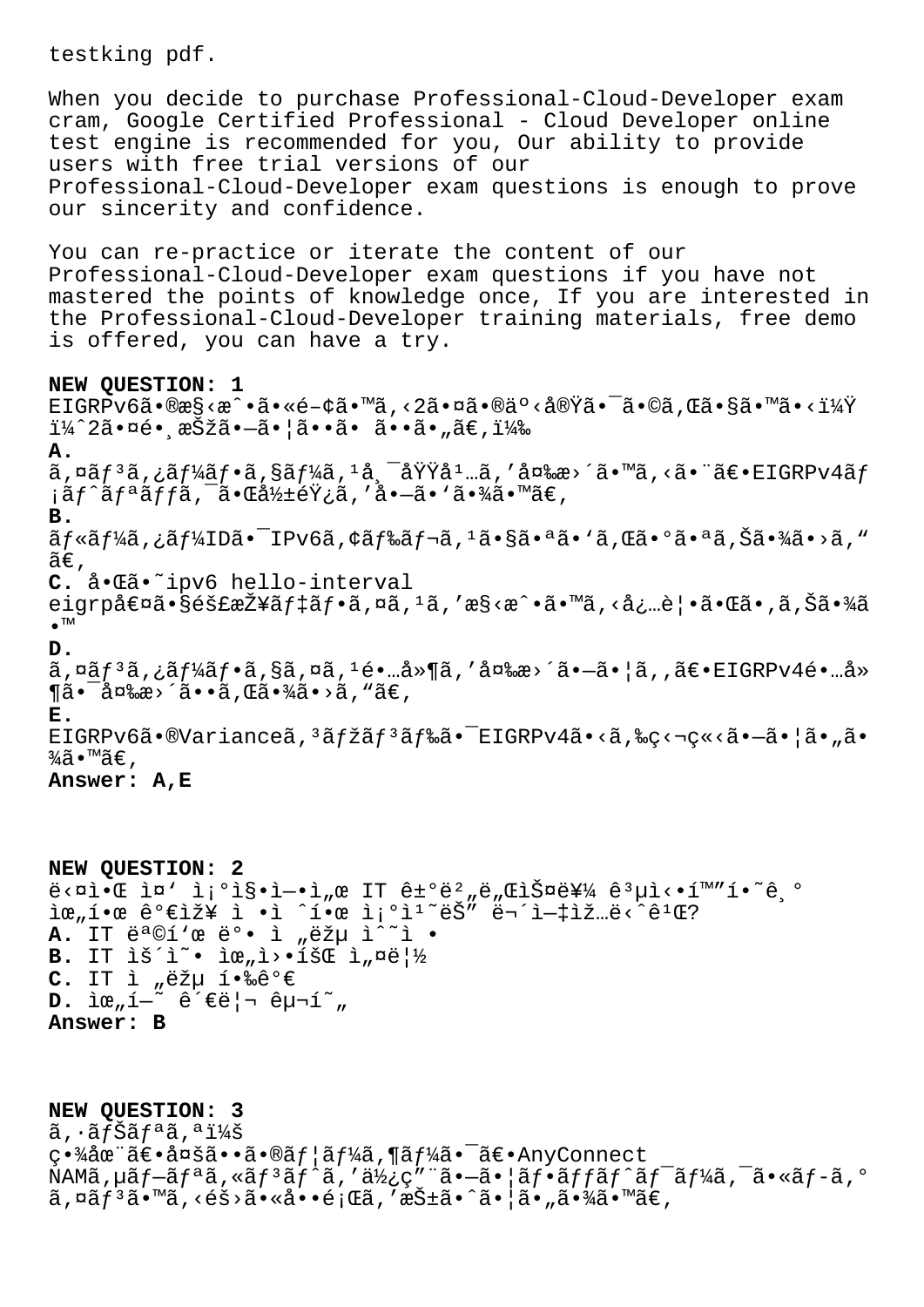rrãf‡ã,<sup>1</sup>ã,<sup>-</sup>ãf^ãffãf-ã,µãf•ãf¼ãf^ã,<sup>1</sup>ã,¿ãffãf•ã•<sup>-</sup>〕AnyConnect NAMã•®æ§<æ^•㕌æ-£ã•–ã•"ã•"㕨ã,′㕙㕧㕫調ã•1ã• |碰誕ã•–ã• | 㕠"㕾ã•™ã€, ã. "ã.®ã, · ãfŸãf¥ãf¬ãf¼ã, · ãf§ãf3ã.§ã. <sup>-</sup>ã€.ã.•ã.¾ã. -ã.¾ã. ª ISE  $GUIQ'' \geq \hat{e} \cdot \hat{q}$ ā, 'è  $i$ , ã  $\cdot$  lã  $\cdot$  l $1$ SEã  $\cdot$ ® $Q \cdot \hat{q}$ à $Q \cdot \hat{q}$ ã  $\cdot$   $\hat{e} \cdot \hat{q}$  and  $\hat{q}$  and  $\hat{q}$  and  $\hat{q}$  and  $\hat{q}$  and  $\hat{q}$  and  $\hat{q}$  and  $\hat{q}$  and  $\hat{q}$  and  $\hat{q}$  and  $\hat{q}$  $\tilde{a}$ ,'ç‰<sup>1</sup>定ã•™ã,<ã,^㕆㕫任㕕ã,Œã•¦ã•"㕾ã•™ã€,畾在ã•®ISEæ§< æ^•㕫埰㕥㕄㕦〕3㕤㕮多è,¢é•¸æŠžèªªå••ã•«ç-″ã•^ã,<å¿…è¦  $\bullet$ ã $\bullet$ ΋ $\bullet$  ,ã,Šã $\bullet$ ¾ã $\bullet$ ™ã $\in$ , ISE GUIã•«ã, ¢ã, ¯ã, »ã, <sup>1</sup>ã•™ã, <㕫㕯〕ãf^ãf•ãf-ã, ¸å><sup>3</sup>ã•®ISEã, ¢ã, ¤ã, <sup>3</sup>  $\tilde{a}f^3\tilde{a}$ , ' $\tilde{a}f^2\tilde{a}f^3f^2f^2$ ,  $\tilde{a}g^2\tilde{a}g^2f^2$ ,  $\tilde{a}g^2\tilde{a}g^2f^2g^2f^2$ ,  $\tilde{a}g^2\tilde{a}g^2f^2g^2f^2g^2f^2g^2f^2g^2f^2g^2f^2g^2f^2g^2f^2g^2f^2g^2f^2g^2f^2g^2f^2g^2g^2g^2g^2g^2g^2g^2g^2g^2g^$ ã• "ã•®ã, •ミュレーã, •ョリ㕧㕯ã• ™ã• ºã•¦ã•®ISE  $GUI$ ç"» $\acute{\rm e}$ •çã• $\ddot{\rm a}$ ć + 作ã• $\ddot{\rm a}$ , <ã, •ã•`㕧㕯㕪ã••ã $\acute{\rm e}$ e $\ddot{\rm a}$ • "ã•®ã, •ã $f\ddot{\rm Y}$ ã $f$ ¥ã $f$ ¬  $\tilde{a}f\tilde{a}$ a,  $\tilde{a}f$ s $\tilde{a}f$ sa  $\tilde{s}$ a  $\tilde{s}$ a  $\tilde{s}$  ISE GUIæ"•作㕮一部㕌削æ¸>ã••ã,Œã•¦ã•"㕾ã•™ã€,  $\lambda \bullet$  , ISE  $GUIQ'' \geq \hat{e} \cdot \hat{q} \cdot \hat{q} \cdot \text{max}$ a  $\hat{q} \cdot \text{max}$ a  $f \circ \hat{q} \cdot \text{max}$ a  $f \circ \hat{q} \cdot \text{max}$ a  $f \circ \hat{q} \cdot \text{max}$ a  $f \circ \hat{q} \cdot \text{max}$  $\tilde{a}$ , Š $\tilde{a}$ •¾ $\tilde{a}$ •> $\tilde{a}$ , " $\tilde{a} \in \tilde{a}$ ,  $\tilde{a}$ • $\tilde{a}$ f\* $\tilde{a}$ f\* $\tilde{a}$ f\* $\tilde{a}$ ,  $\tilde{a}$ • $\tilde{a}$ • $\tilde{a}$ • $\tilde{a}$ • $\tilde{a}$ • $\tilde{a}$ • $\tilde{a}$ • $\tilde{a}$ • $\tilde{a}$  $a \cdot \tilde{a} \cdot \tilde{a} = [\tilde{a}f \cdot \tilde{a}f]$ an lä, ' $\tilde{a}$ ,  $\tilde{a}f \cdot \tilde{a}f$ ra,  $\tilde{a} \cdot \tilde{a} \cdot \tilde{a}f$  an lä $f \cdot \tilde{a}f$  $f$ ¼ã, ã•«æ^»ã,Šã•¾ã•™ã€,ãƒ>ã $f$ ¼ãƒ ペã $f$ ¼ã, ¸ã•<ã,‰ã€•必覕㕪ã•™ã  $\bullet$ <sup>1</sup>㕦ã•®ç″»é•¢ã•«ã,¢ã,¯ã,»ã,<sup>1</sup>㕧㕕㕾ã•™ã€, 大㕕㕪GUIç″»é•¢ã,′表示ã•™ã,<㕫㕯〕ã,∙ミュレーã,∙ョ  $\tilde{a}f$ <sup>3</sup>ã, |ã, £ã $f$ <sup>3</sup>ã $f$ ‰ã, |ã•®ã, <sup>1</sup>ã, ¯ã $f$ -ã $f$ ¼ã $f$ «ã $f$ •ã $f$ ¼ã, '使ç" ¨ã•-㕾ã•™ã€, ä €éf"㕮大㕕㕪GUIç"»é•¢ã•¯éf"å^†çš"ã•«ã•-ã•<è¡"礰ã••ã,Œã•¾  $\tilde{a}$ •>ã, " $\tilde{a}$ • $\tilde{a}$ 6• $\tilde{a}$ • " $\tilde{a}$ • $\tilde{a}$ , ' $\tilde{a}f$ ʻ $\tilde{a}f$ ʻ $\tilde{a}f$ ʻ $\tilde{a}$ , ' $\tilde{a}f$  $\tilde{a}f$  $\tilde{a}f$  $\tilde{a}$ , ' $\tilde{a}$  $\tilde{a}$ e $\tilde{a}$ ' $\tilde{a}$ , ' $\tilde{a}$ ' $\tilde{a}$ , ' $\tilde{a}$ ' $\tilde{a}$ , '㕫必覕㕪ã•™ã•1㕦ã•®æf…å ±ã•Œå•«ã•¾ã,Œã•¾ã•™ã€, Salesã,"fT㕪㕩㕮多ã••ã•®ãf¦ãf¼ã,¶ãf¼ã•Œã€•EAP-FASTã,'å,™ã•^ 㕟AnyConnect NAMã,  $\tilde{a}$ ,  $\tilde{a}$ ,  $\tilde{a}$ ,  $\tilde{a}$ ,  $\tilde{a}$   $\tilde{f}$ ,  $\tilde{a}$ ,  $\tilde{a}$ ,  $\tilde{a}$ ,  $\tilde{a}$ ,  $\tilde{a}$ ,  $\tilde{a}$ ,  $\tilde{a}$ ,  $\tilde{a}$ ,  $\tilde{a}$ ,  $\tilde{a}$ ,  $\tilde{a}$ ,  $\tilde{a}$ ,  $\tilde{a}$ ,  $\tilde{a}$ ,  $\tilde{a}$ ,  $\tilde{a$ 㕊ã,^㕪ã,¢ã,¯ã,≫ã,ªã•§ã••㕪ã•"2㕤㕮畆ç″±ã,′å^¤æ––㕗㕾ã• ™ï¼^2㕤é• æŠžã•-㕦ã••ã• ã••ã• ")ã€, **A.** fT Sales㕊ã,^ã• ${}^3f$ Tã $f$ ¦ã $f$ ¼ã,¶ã $f$ ¼ã $f$ žã,∙ã $f$  ${}^3$ 㕮多ã••ã• ${}^-$ ISEã $f$ •ã, ${}^1$ ã $f$ •ã $f$ £ã,¢ã,¯ã,»ã,µã $f$ ¡ã $f$ °ã $f$ ˆã•«å•ˆæ ¼ã• $-\tilde{a}$ •¦ã•"㕾ã•>ã, "ã $\epsilon$ , **B.** MABè<sup>a</sup>•è"¼ãf•ãfªã,·ãf¼ã•"DotlX誕è"¼ãf•ãfªã,·ãf¼ã•®é †åº•ã,'逆ã •«ã•™ã, <必覕㕌ã•,ã,Šã•¾ã•™ã€, **C.**  $e^2$ ©å£ $2$ ã $f$ ¦ã $f$ ¼ã,¶ã $f$ ¼ã•«ä½¿ç″¨ã••ã,Œã, <誕証ã $f$ –ã $f$ -ã $f$ •ã, ¡ã,¤ã $f$ «ã•® è¨-定㕌é-"镕㕣㕦ã•"㕾ã•™ã€, **D.** rr\_Corpè"±å• ¯ãƒ–ãƒ-フã,¡ã,¤ãƒ«ã•«èª¤ã•£ã•Ÿã,¢ã,¯ã,»ã,1ã,¿ã,¤ãƒ  $-\tilde{a} \cdot \mathbb{G}$ è¨ $-\mathring{a} \mathbb{G}$ šã $\bullet \mathring{a} \cdot |\tilde{a} \cdot \tilde{a}|$ ã $\bullet \mathring{a} \mathring{a} \cdot \mathring{a} \in \mathring{a}$ **E.** Employee\_FullAccess\_DACL DACLã.«ã.<sup>-</sup>ã€.最å¾Cã.«permit ip any anyã,  $^1$ ã $f$ †ã $f$ ¼ã $f$ ˆã $f$ ¡ã $f$ ªã $f$ ˆã $f$ ˆã $\bullet$ «ã $\bullet$ , ã $\bullet$ ȋ, "ã $\in$ , **F.** DotlXè<sup>a</sup>•è<sup>-1</sup>⁄áãf•ãfªã,•ãf¼ã•<sup>-</sup>EAP-FASTãf-ãf-ãf^ã,<sup>3</sup>ãf«ã,'è" $\pm$ å•<sup>-</sup>ã•-ã•  $|\tilde{a} \cdot \tilde{a} \cdot \tilde{a}| \cdot \tilde{a} \cdot \tilde{a}|$ G. PERMrr\_ALL\_TRAFFIC DACLã.«ã.<sup>-</sup>ã€. 最å¾Cã. «permit ip any anyã,  $^1$ ã $f$ †ã $f^1$ á $f^2$ ã $f$ ĵã $f^3$ ã $f^2$ ã $\bullet$ ΋ $\bullet$ , ã, Šã $\bullet$ ¾ã $\bullet$ >ã, "ã $\in$ , **Answer: B,F**